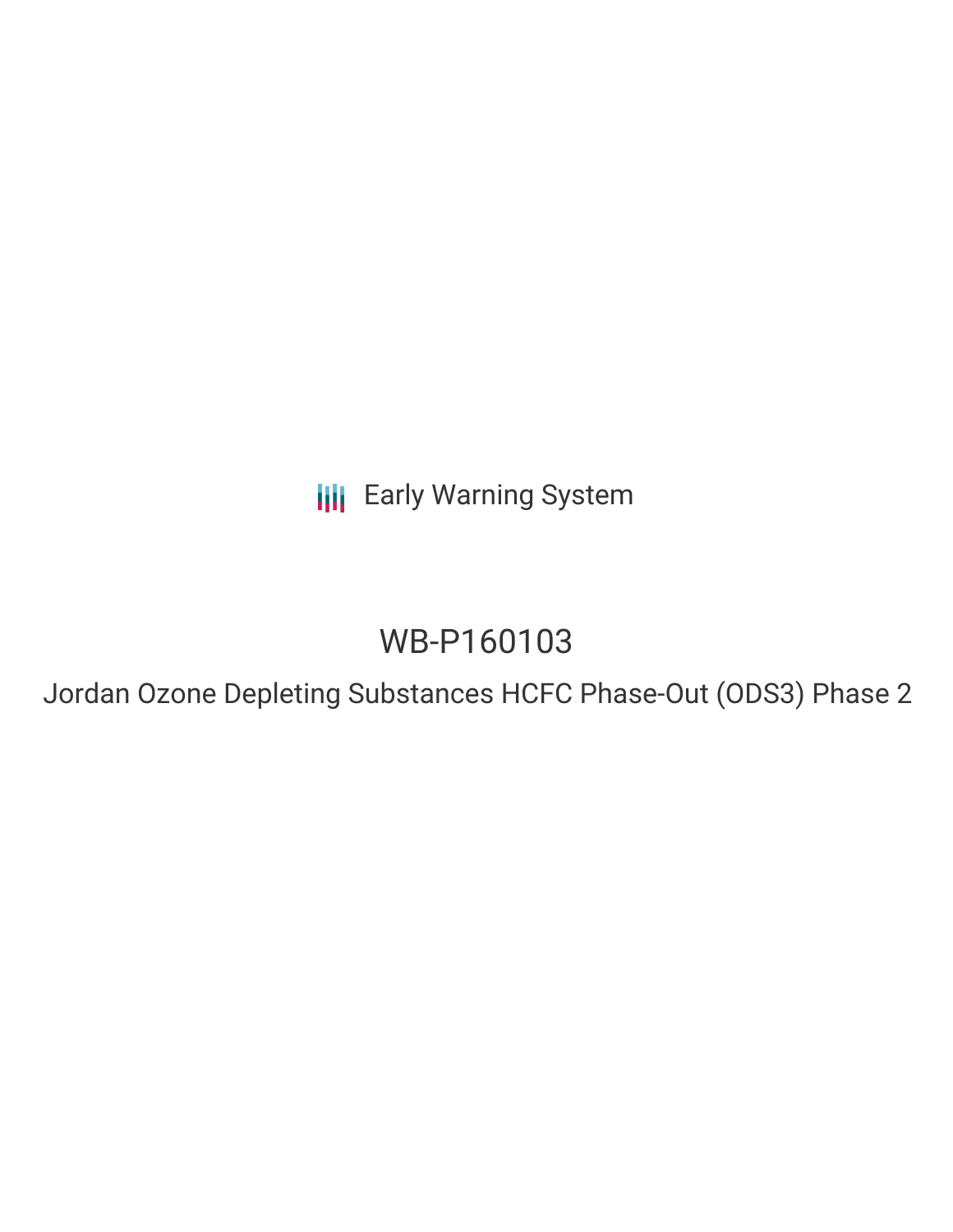

# Ш

## Early Warning System Jordan Ozone Depleting Substances HCFC Phase-Out (ODS3) Phase 2

## **Quick Facts**

| <b>Countries</b>              | Jordan             |
|-------------------------------|--------------------|
| <b>Financial Institutions</b> | World Bank (WB)    |
| <b>Status</b>                 | Active             |
| <b>Bank Risk Rating</b>       | B                  |
| <b>Voting Date</b>            | 2017-11-21         |
| <b>Borrower</b>               | <b>MOPIC</b>       |
| <b>Sectors</b>                | Law and Government |
| <b>Project Cost (USD)</b>     | $$2.49$ million    |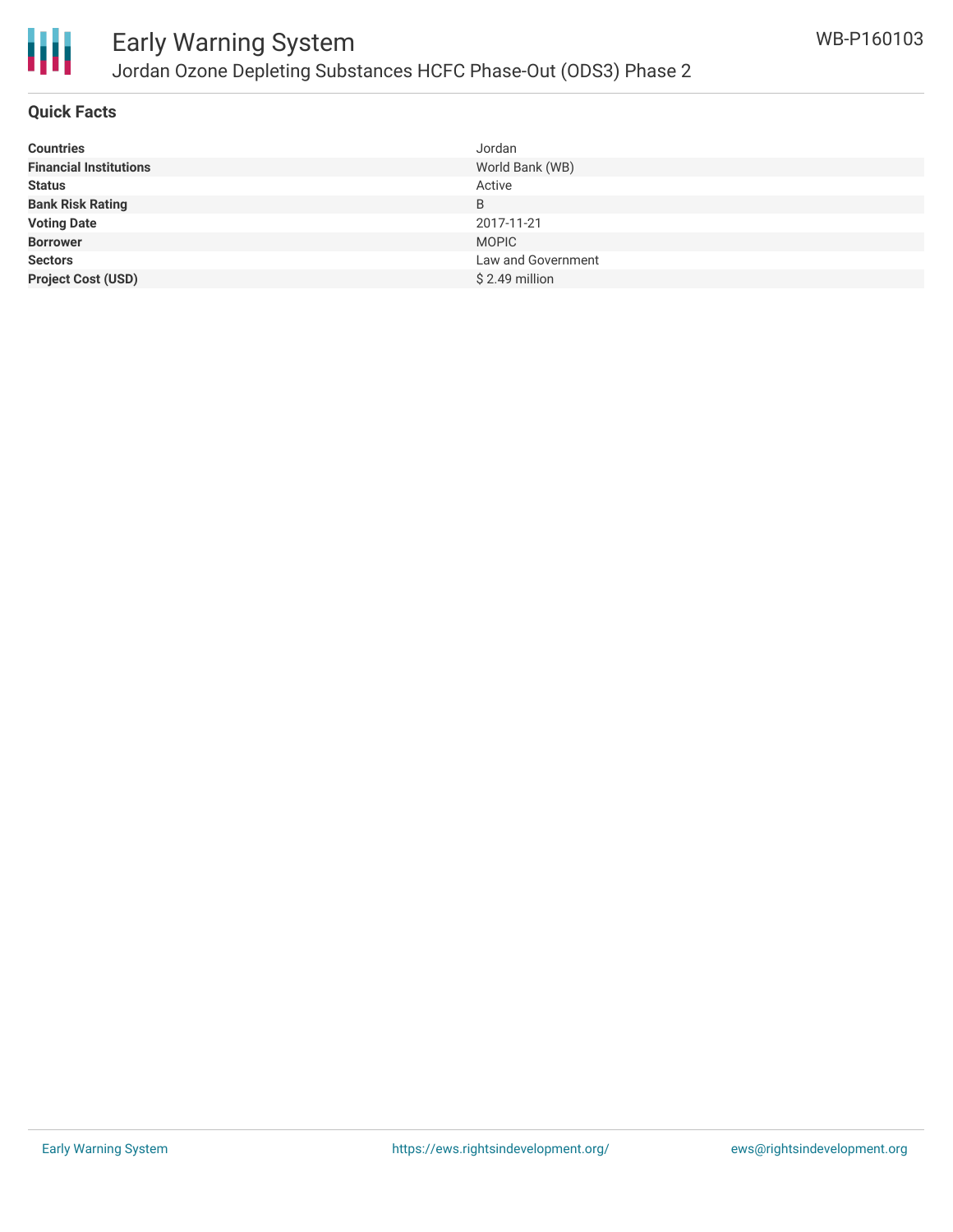

## **Project Description**

The project development objective is to support Jordan in its overall efforts to meet its Montreal Protocol HCFC phase out obligations, and to strengthen the capacity of responsible government entities to continue to effectively implement and comply with the Montreal Protocol.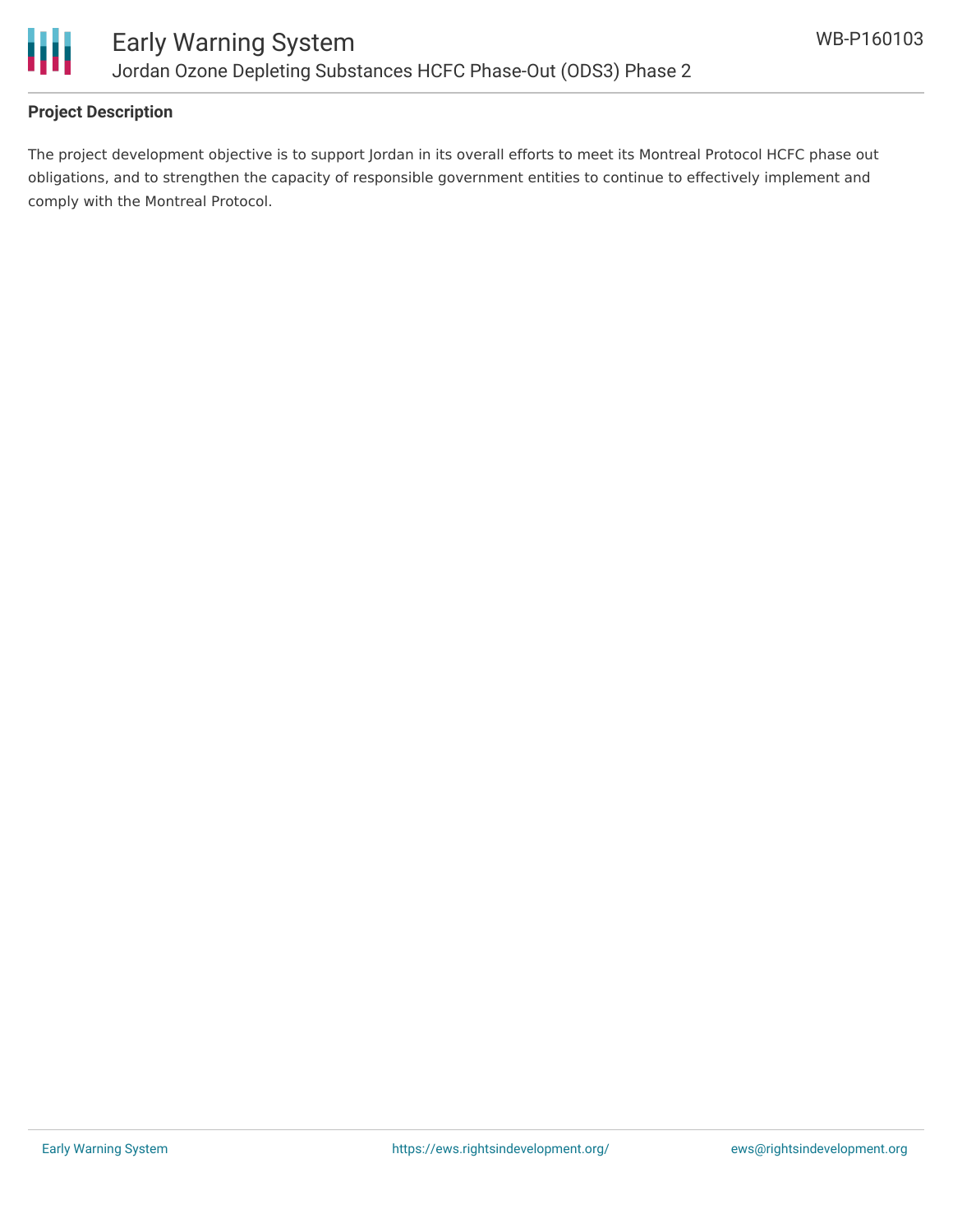

## Early Warning System Jordan Ozone Depleting Substances HCFC Phase-Out (ODS3) Phase 2

#### **Investment Description**

World Bank (WB)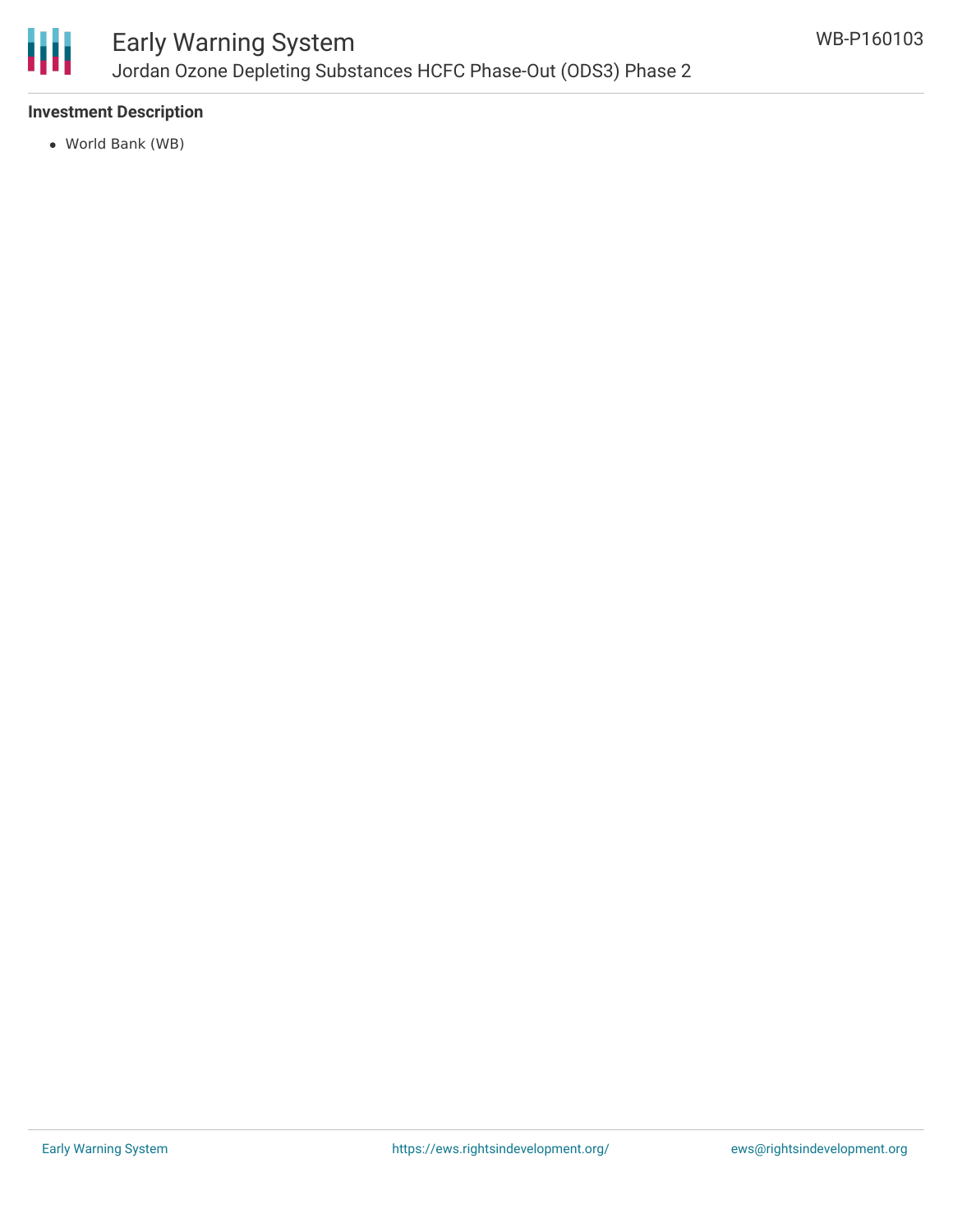

#### **Contact Information**

ACCOUNTABILITY MECHANISM OF WORLD BANK

The World Bank Inspection Panel is the independent complaint mechanism and fact-finding body for people who believe they are likely to be, or have been, adversely affected by a World Bank-financed project. If you submit a complaint to the Inspection Panel, they may investigate to assess whether the World Bank is following its own policies and procedures for preventing harm to people or the environment. You can contact the Inspection Panel or submit a complaint by emailing ipanel@worldbank.org. You can learn more about the Inspection Panel and how to file a complaint at: http://ewebapps.worldbank.org/apps/ip/Pages/Home.aspx.